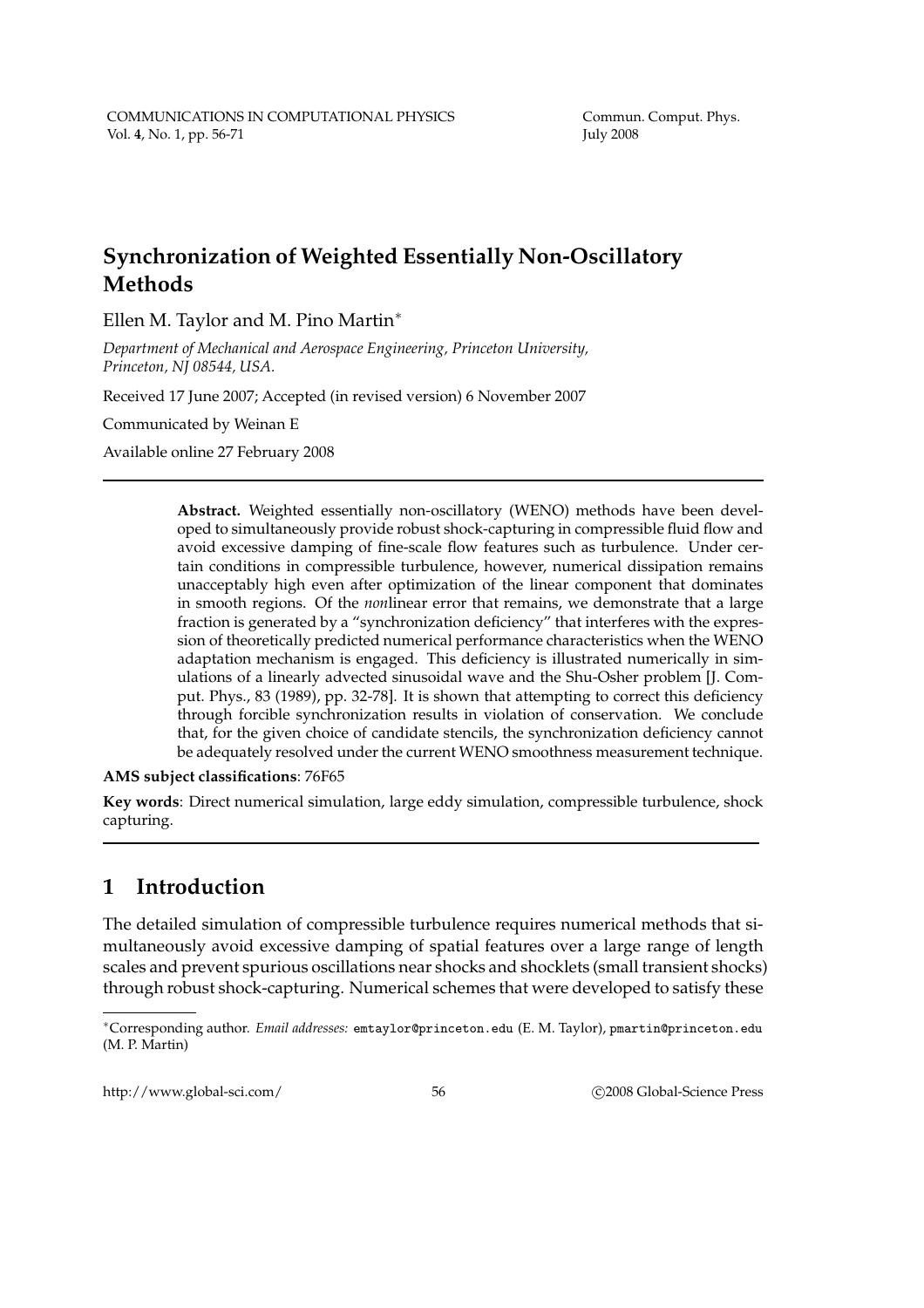constraints include, among others, weighted essentially non-oscillatory (WENO) methods [2]. WENO schemes compute numerical fluxes using several different candidate stencils and form a final flux approximation by summing weighted contributions from each stencil. Thus they are nonlinear. Smoothness measurements cause stencils that span large flow field gradients to be assigned small relative weights so that a nearly discontinuous shock would provide a weight of almost zero to any stencil containing it. In smooth regions, the relative values of the weights are designed to be optimal by some gauge such as maximum order of accuracy or maximum bandwidth-resolving efficiency.

Jiang and Shu [3] cast the WENO methodology into finite-difference form and provide an efficient implementation of robust and high-order-accurate WENO schemes. Unfortunately, these schemes often generate excessive numerical dissipation for detailed simulations of turbulence, especially for large-eddy simulations (LES) [4]. WENO dissipation arises from two distinct sources: (i) the optimal stencil, which by itself describes a linear scheme, and (ii) the adaptation mechanism, which drives the final numerical stencil away from the optimal one. Bandwidth optimization can reduce the dissipation of the optimal stencil [5–7]; and Martín et al. [7] demonstrate that such a bandwidth-optimized symmetric WENO method indeed reduces numerical dissipation and provides accurate results for direct numerical simulations (DNS) of isotropic turbulence and turbulent boundary layers.

Nonetheless, engaging the nonlinear WENO adaptation mechanism still causes significant local dissipation that can negatively affect global flow properties. Though higher resolution compensates for this, in some cases adequately increasing the number of grid points is not feasible. There are two primary sources of nonlinear error: (i) the smoothness measurement that governs the application of WENO stencil adaptation and (ii) the numerical properties of individual candidate stencils that govern numerical accuracy when adaptation engages. Wang and Chen [8] have examined both sources for upwindbiased WENO methods in linearized problems; Ponziani et al. [9] have examined the second source for symmetric WENO methods in linear and nonlinear problems, including isotropic turbulence; and Henrick et al. [10] have examined the first source for upwindbiased WENO methods in linear and nonlinear problems. Additionally, Taylor et al. [11] have examined the first source for symmetric WENO methods in linear and nonlinear problems, including isotropic turbulence, and have introduced a linearly and nonlinearly optimized WENO method that allows accurate DNS of compressible turbulence with significantly reduced grid sizes [11, 12].

The purpose of this paper is to demonstrate that there exists a WENO "synchronization deficiency" that interferes with the expression of theoretically predicted candidate stencil properties and as a result generates excessive numerical dissipation through the second nonlinear error pathway described above. We furthermore attempt to correct this deficiency by exploring the possibility of forcible synchronization, and in the process we enumerate the several serious theoretical and practical obstacles that currently prevent an implementation of this approach that is both robust and broadly applicable. Section 2 briefly describes the WENO methodology. In Section 3, we introduce the mathematical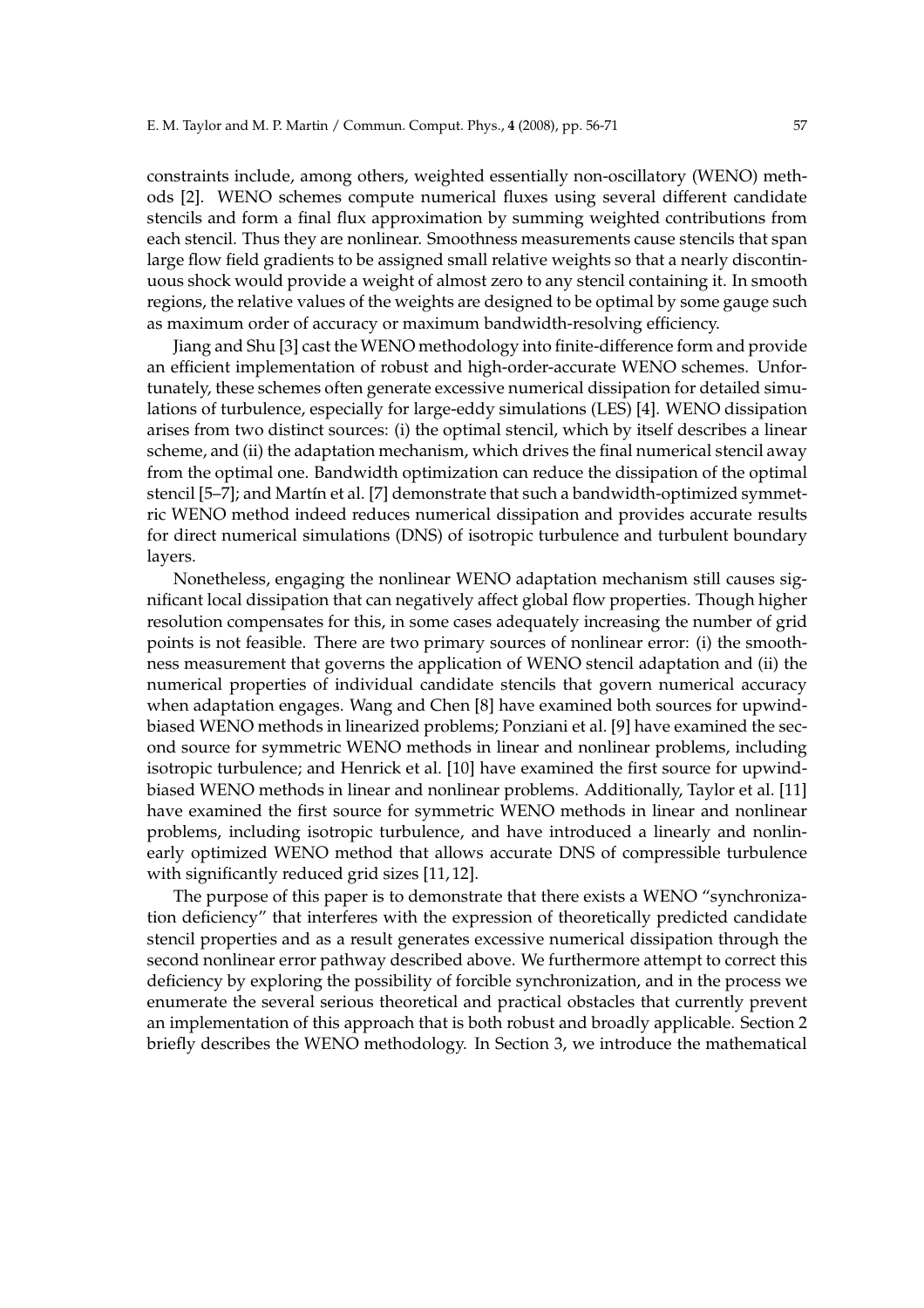and theoretical basis of the synchronization deficiency and present numerical evidence of its consequences through simulations of a linearly advected sinusoidal wave and a one-dimensional inviscid shock/entropy-wave interaction that we refer to as the Shu-Osher problem. Section 3.3 then discusses the aforementioned obstacles to implementing forcible synchronization as a corrective measure. Finally, conclusions are drawn in Section 4.

### **2 WENO methodology**

We describe the symmetric WENO methodology [5–7] in the context of the one-dimensional advection equation,

$$
\frac{\partial u}{\partial t} + \frac{\partial}{\partial x} f(u) = 0.
$$
 (2.1)

This model equation represents the decoupled forms of equations belonging to any system of hyperbolic conservation laws after a transformation from physical into characteristic space. If the spatial domain is discretized such that  $x_i = i\Delta$ , in which  $\Delta$  is the grid spacing, and  $u_i = u(x_i)$ , Eq. (2.1) may be cast into the semi-discretized form

$$
\frac{du_i}{dt} = -\frac{1}{\Delta} \left( \hat{f}_{i+\frac{1}{2}} - \hat{f}_{i-\frac{1}{2}} \right)
$$
 (2.2)

in which  $\hat{f}_{i+1/2}$  is a numerical approximation of  $f(u(x_{i+1/2}))$ . Once the right-hand side of this expression has been evaluated, numerical techniques for solving ordinary differential equations, such as Runge-Kutta methods, may be employed to advance the solution in time. In order to ensure stability, procedures that approximate  $f(u)$  split it into  $f^+(u)$ , which has a strictly non-negative derivative, and  $f^-(u)$ , which has a strictly non-positive one.

WENO schemes compute  $\hat{f}^+_{i+1/2}$  through reconstructed interpolating polynomials on a number of candidate stencils each containing *r* grid points. In the symmetric WENO method, there are  $(r+1)$  stencils in total. The one fully upwinded stencil ranges from (*i*−*r*+1) to *i*, the one fully downwinded stencil ranges from (*i*+1) to (*i*+*r*), and the other stencils fall in between these two extremes. Fig. 1 provides a schematic of this arrangement for  $r=3$ . Throughout this paper, we will abbreviate any WENO implementation in which the candidate stencils contain *r* points as "WENO-*r*."

If the flux approximation on stencil  $k$ , which contains  $r$  grid points, is designated as  $q_k^r$ and the weight assigned to that stencil is  $\omega_k$ , the final numerical approximation becomes

$$
\hat{f}_{i+\frac{1}{2}}^{+} = \sum_{k=0}^{r} \omega_k q_k^r.
$$
\n(2.3)

Specifically,  $q_k^r$  emerge from reconstructed polynomial interpolants of maximal order *r* and are defined as

$$
q_k^r\Big|_{i+\frac{1}{2}} = \sum_{l=0}^{r-1} a_{kl}^r f(u_{i-r+k+l+1}) \tag{2.4}
$$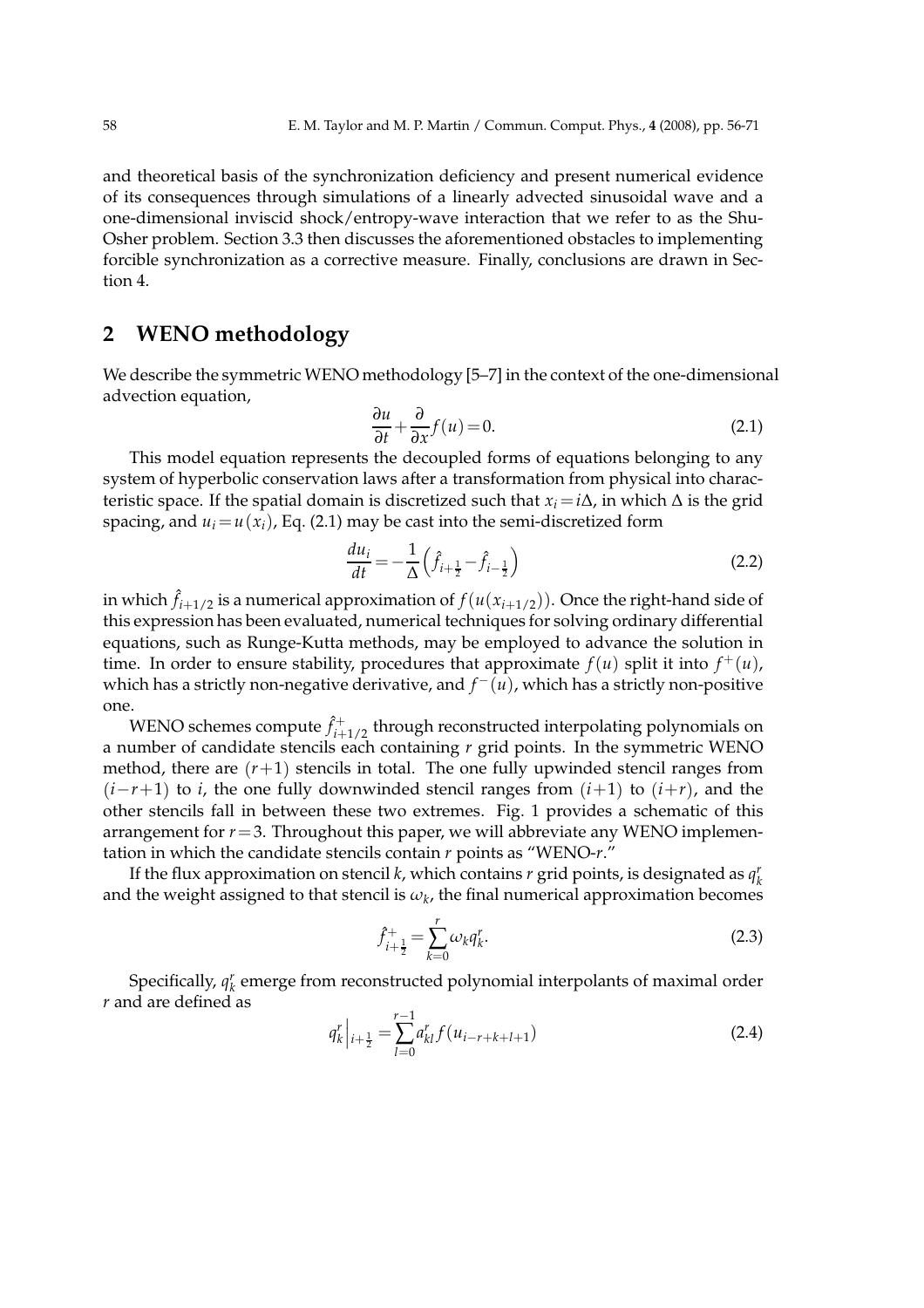

Figure 1: Symmetric WENO candidate stencils for approximating the numerical flux  $\hat{f}_{i+1/2}^+$  when the number of points per candidate stencil is *r*=3.

in which  $a_{kl}^r$  are tabulated coefficients; and  $\omega_k$  are normalized forms of weights  $\Omega_k$  defined as

$$
\Omega_k = \frac{C_k^r}{\left(\varepsilon + IS_k\right)^p} \tag{2.5}
$$

in which *ε* prevents division by zero, *IS<sup>k</sup>* is a smoothness measurement that becomes large when discontinuities are present within stencil *k*, and *p* may be varied to increase or decrease WENO adaptation sensitivity.  $p=1$  typically provides sufficient adaptation with minimal dissipation. In completely smooth regions, each stencil is equally desirable, and  $\omega_k$  revert to the optimal weights  $C_k$ .

The corresponding stencil diagram for  $\hat{f}_{i+1/2}^-$  is simply a mirror image of Fig. 1. Because the total number of data points available to the symmetric WENO algorithm is 2*r*, its maximum order of accuracy is also 2*r*; however, the optimal stencils employed in the current work are bandwidth-optimized [5–7] such that only *r*th-order accuracy can be guaranteed. The bandwidth-optimization process also introduces a small amount of artificial dissipation to an otherwise neutrally stable optimal stencil to enhance its stability. In practice, the weight of the fully downwinded stencil  $\omega_r$  is artificially constrained to be no greater than the least of the others so that other adverse stability effects are avoided.

The continuity of the WENO weighting process allows the performance characteristics of the final numerical stencil to theoretically fall anywhere between those of the least favorable candidate stencil and those of the optimal stencil. In order to gauge this variation quantitatively but efficiently in a flow field, Weirs [6] proposed a combination of the adaptive stencil weights called the nonlinearity index (*NI*). It is essentially a measure of the degree of departure from the optimal stencil and is defined as

$$
NI = \left(\sum_{k=0}^{r} \left[1 - \frac{(r+1)\left(\Omega_k/C_k\right)}{\sum_{l=0}^{r} \left(\Omega_l/C_l\right)}\right]^2\right)^{\frac{1}{2}}.
$$
\n(2.6)

This definition forces *NI* to always be non-negative, and only the optimal stencil can provide a value of zero. It reaches its theoretical maximum, which is  $\sqrt{r(r+1)}$ , when any one candidate stencil is chosen exclusively. We will often report *NI* in terms of *NI*′ , its value normalized by this maximum.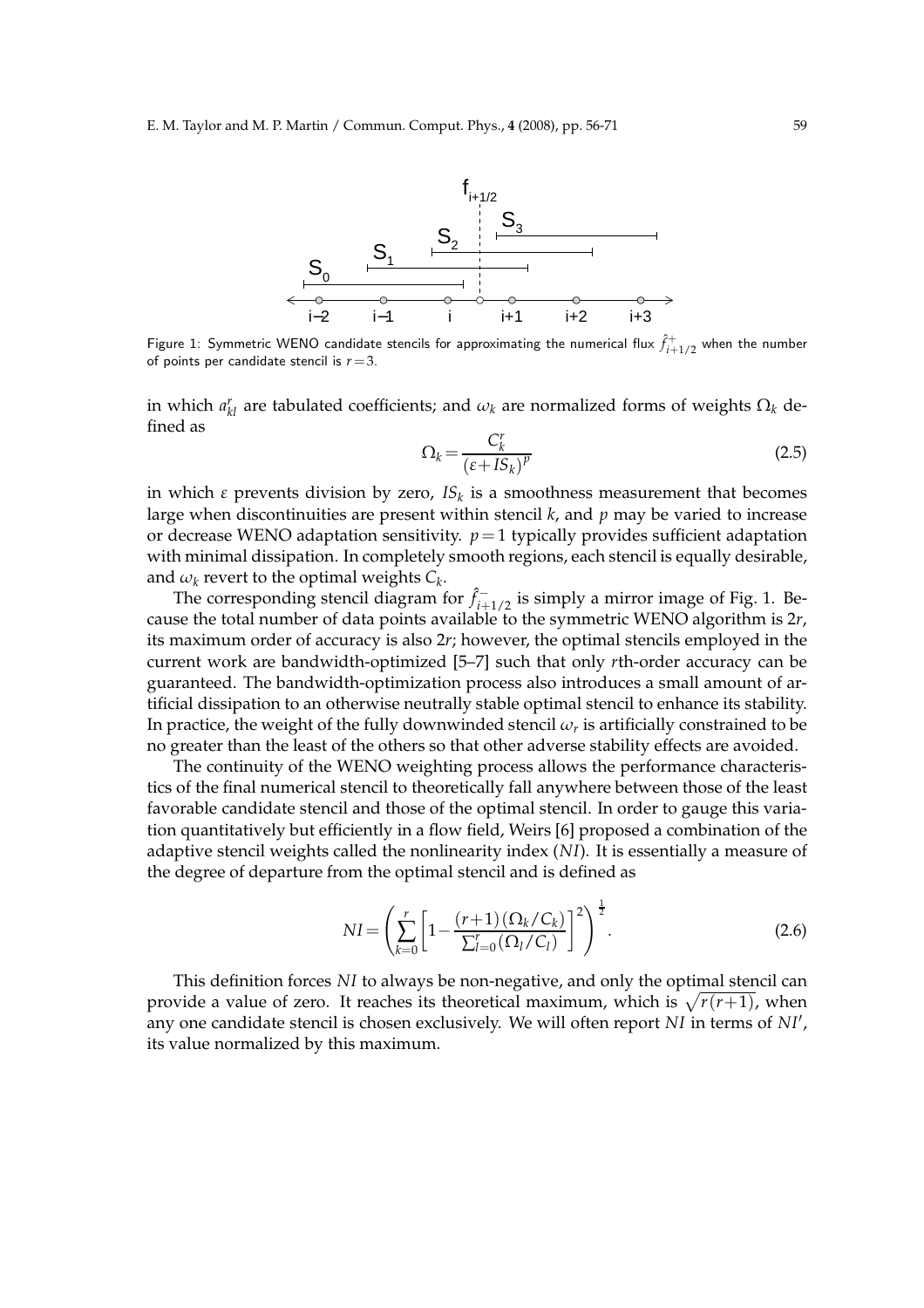### **3 Synchronization deficiency**

#### **3.1 Theory**

In theory, the numerical performance characteristics (e.g. bandwidth-resolving capabilities) of the least favorable WENO candidate stencil dictate definitive lower bounds on the performance characteristics of any possible final weighted numerical stencil. If the flux approximation  $\hat{f}_{i+1/2}$ , calculated according to the previous section, were to encompass the entirety of the flux information required to approximate a spatial derivative, then this would be true in practice as well. Of course, in addition to  $\hat{f}_{i+1/2}$ , Eq. (2.2) demands ˆ *fi*−1/2, which is rarely explicitly acknowledged because its calculation consists merely of shifting an index. Its presence, however, significantly complicates the question of performance characteristics, as has been briefly mentioned, but not further investigated, by Henrick et al. [10].

Let us fully expand Eq. (2.2), the left-hand side of which depends on a fixed combination of  $\hat{f}_{i+1/2}$  and  $\hat{f}_{i-1/2}$ . According to Eqs. (2.3) and (2.4),

$$
\hat{f}_{i+\frac{1}{2}} = \sum_{k=0}^{r} \omega_k \sum_{l=0}^{r-1} a_{kl}^r f_{i-r+k+l+1}
$$
\n(3.1a)

$$
\hat{f}_{i-\frac{1}{2}} = \sum_{k=0}^{r} \omega_k \sum_{l=0}^{r-1} a_{kl}^r f_{i-r+k+l}
$$
\n(3.1b)

and so

$$
\frac{du_i}{dt} = -\frac{1}{\Delta} \left( \hat{f}_{i+\frac{1}{2}} - \hat{f}_{i-\frac{1}{2}} \right)
$$
\n
$$
= -\frac{1}{\Delta} \sum_{k=0}^r \omega_k \left[ a_{k,r-1}^r f_{i+k} - a_{k,0}^r f_{i-r+k} + \sum_{l=1}^{r-1} \left( a_{k,l-1}^r - a_{kl}^r \right) f_{i-r+k+l} \right]
$$
\n
$$
= -\frac{1}{\Delta} \sum_{k=0}^r \omega_k \sum_{l=0}^r b_{kl}^r f_{i-r+k+l} \tag{3.2}
$$

in which coefficients can be equated to yield

$$
b_{kl}^r = \begin{cases} -a_{k,0}^r, & l = 0, \\ a_{k,l-1}^r - a_{kl}^r, & 0 < l < r, \\ a_{k,r-1}^r, & l = r. \end{cases}
$$
 (3.3)

The coefficients  $b_{kl}^r$ , rather than  $a_{kl}^r$ , are the relevant parameters for determining and optimizing the properties of the  $k$ <sup>th</sup> candidate stencil. Since  $b_{kl}^r$  are independent of the adaptive stencil weights  $\omega_k$ , the performance characteristics of individual candidates appear to be guaranteed regardless of local WENO adaptation behavior. Unfortunately, this appealing argument is contingent upon the implicit assumption in Eq. (3.1) that *ω<sup>k</sup>* are equal for  $\hat{f}_{i+1/2}$  and  $\hat{f}_{i-1/2}$ .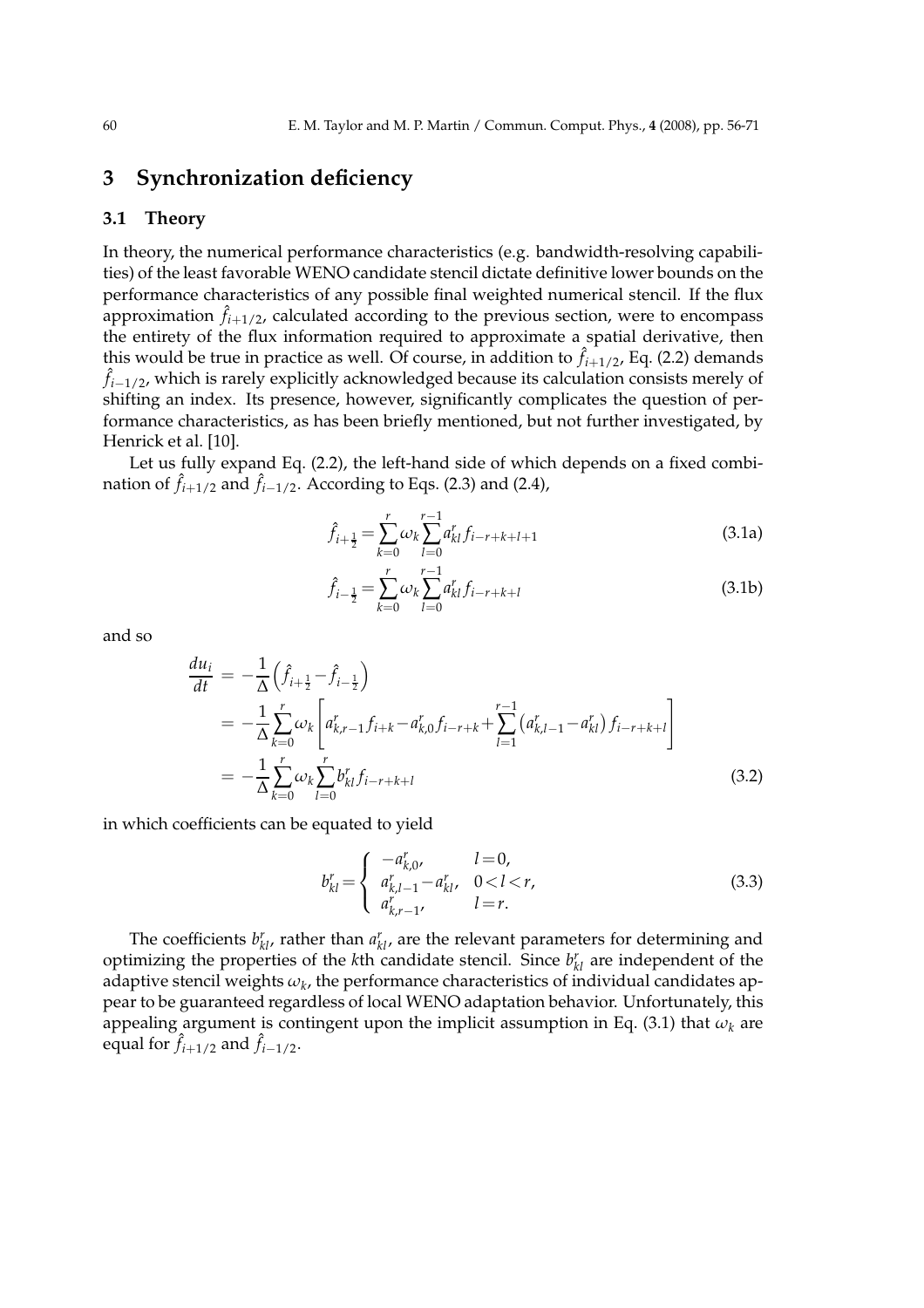The smoothness measurement  $IS_k$  depends entirely on the flux information available within the *k*th candidate stencil, which spans different points for  $\hat{f}_{i+1/2}$  and  $\hat{f}_{i-1/2}$ . Because the collections of data values on the two versions of the stencil will in general be unequal, the associated stencil weights  $\omega_k$  must be assumed to vary. If we define  $\omega_k^\pm$  $\frac{1}{k}$  to mean the  $\omega_k$  that belong to  $\hat{f}_{i\pm 1/2}$ , Eq. (3.1) becomes

$$
\hat{f}_{i+\frac{1}{2}} = \sum_{k=0}^{r} \omega_k^+ \sum_{l=0}^{r-1} a_{kl}^r f_{i-r+k+l+1}
$$
\n(3.4a)

$$
\hat{f}_{i-\frac{1}{2}} = \sum_{k=0}^{r} \omega_k^{-1} \sum_{l=0}^{r-1} a_{kl}^r f_{i-r+k+l}
$$
\n(3.4b)

and in turn Eq. (3.2) becomes

$$
\frac{du_i}{dt} = -\frac{1}{\Delta} \left( \hat{f}_{i+\frac{1}{2}} - \hat{f}_{i-\frac{1}{2}} \right)
$$
\n
$$
= -\frac{1}{\Delta} \sum_{k=0}^r \omega_k^+ \left[ a_{k,r-1}^r f_{i+k} - \frac{\omega_k^-}{\omega_k^+} a_{k,0}^r f_{i-r+k} + \sum_{l=1}^{r-1} \left( a_{k,l-1}^r - \frac{\omega_k^-}{\omega_k^+} a_{kl}^r \right) f_{i-r+k+l} \right]
$$
\n
$$
= -\frac{1}{\Delta} \sum_{k=0}^r \omega_k^+ \sum_{l=0}^r \widetilde{b}_{kl}^r f_{i-r+k+l} \tag{3.5}
$$

in which coefficients can be equated to yield

$$
\widetilde{b_{kl}^r} = \begin{cases}\n-\frac{\omega_k^-}{\omega_k^+} a_{k,0}^r, & l = 0, \\
a_{k,l-1}^r - \frac{\omega_k^-}{\omega_k^+} a_{kl}^r, & 0 < l < r, \\
a_{k,r-1}^r, & l = r.\n\end{cases}
$$
\n(3.6)

The relevant parameters for determining and optimizing the properties of the *k*th candidate stencil are now the new coefficients  $b_{kl}^r$ . These, unlike the old  $b_{kl}^r$ , do depend on the adaptive quantities  $\omega_k^\pm$  $\frac{d}{dx}$ ; and, since  $a_{kl}^r$  are fixed,  $b_{kl}^r = b_{kl}^r$  if and only if  $\omega_k^- = \omega_k^+$ *k* . Note that equality necessarily holds when  $\hat{f}_{i\pm 1/2}$  both employ the optimal stencil weights  $C_k^r$ . However, in regions in which WENO adaptation has engaged, either necessarily or unnecessarily, inequality can force the actual individual stencil characteristics to diverge from the expected theoretical properties described by  $b_{kl}^r$ .

The theoretical error characteristics of a finite-difference scheme are often quantitatively presented in the form of a modified wavenumber plot, which illustrates theoretical bandwidth properties. Consider a linearly advected pure harmonic function of the form

$$
f(x) = e^{ikx} = e^{ikx/\Delta}
$$
\n(3.7)

in which *x* is position, ∆ is grid spacing, and *k* and *κ* are dimensional and nondimensional wavenumbers, respectively. The finite-difference approximation to its spatial derivative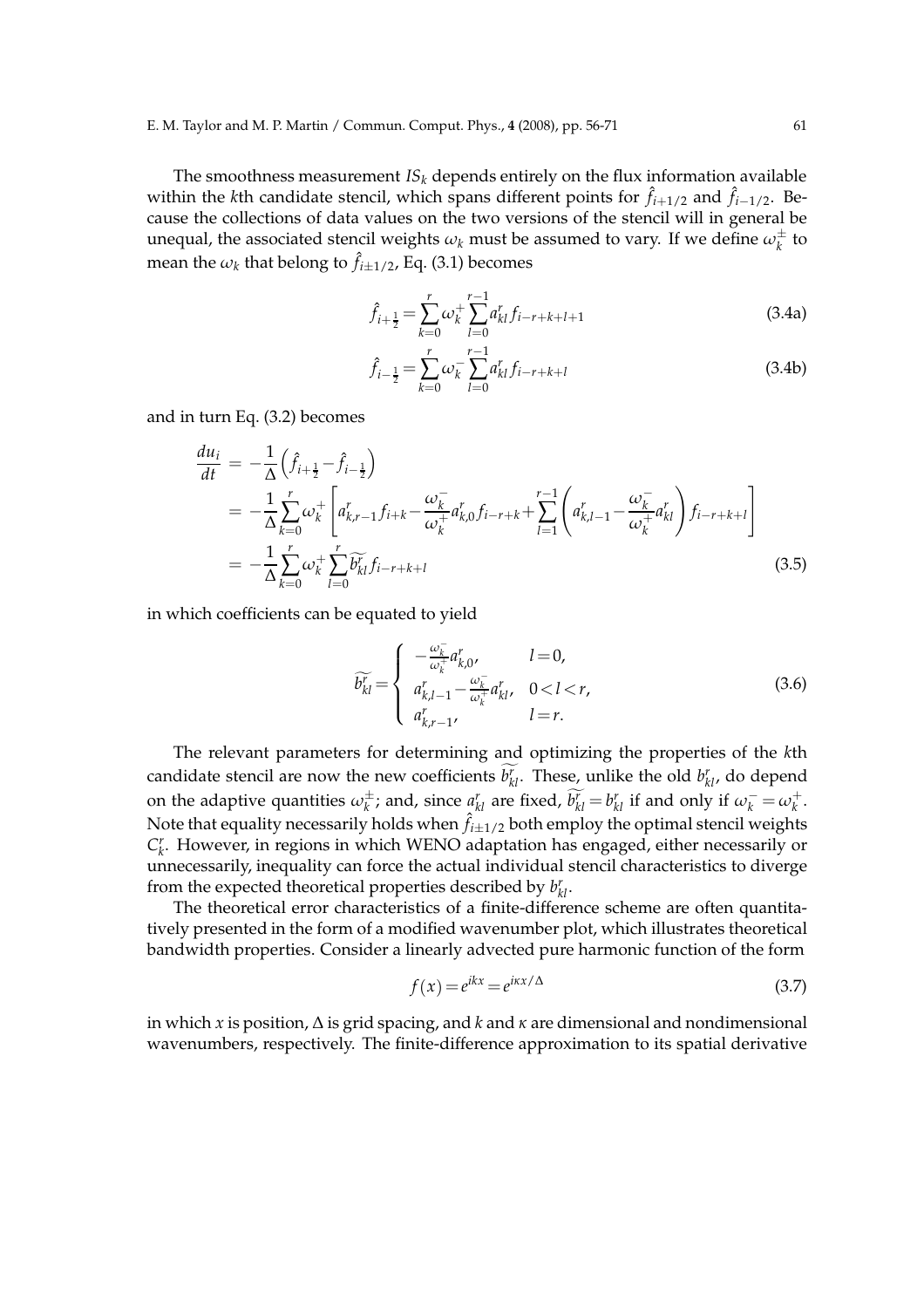is equivalent to the analytic derivative of a similarly defined function with the modified wavenumber

$$
\kappa'(\kappa) = -i \sum_{n} c_n e^{inx} \tag{3.8}
$$

in which *c<sup>n</sup>* are constant nondimensional coefficients unique to a particular scheme. The real and imaginary parts of *κ* ′ describe phase and amplitude charactersitics, respectively, and a numerical method that fully resolved all wavenumbers would produce  $\kappa' = \kappa$  for 0≤*κ*≤*π*. In the present case of symmetric WENO methods,

$$
c_{n} = \begin{cases}\n-\omega_{0}^{-} a_{0,0}^{r}, & n = -r, \\
\sum_{m=0}^{r+n-1} \omega_{m}^{+} a_{m,r+n-m-1}^{r} - \sum_{m=0}^{r+n} \omega_{m}^{-} a_{m,r+n-m}^{r}, & -r < n < 0, \\
\sum_{r=1}^{r-1} \omega_{m}^{+} a_{m,r-m-1}^{r} - \sum_{m=1}^{r} \omega_{m}^{-} a_{m,r-m}^{r}, & n = 0, \\
\sum_{m=0}^{r} \omega_{m}^{+} a_{m,r+n-m-1}^{r} - \sum_{m=n+1}^{r} \omega_{m}^{-} a_{m,r+n-m}^{r}, & 0 < n < r, \\
\omega_{r}^{+} a_{r,r-1}^{r}, & n = r.\n\end{cases}
$$
\n(3.9)

In Fig. 2, we plot the modified wavenumber of the linearly optimized WENO-3 scheme for an illustrative possible scenario in which the stencil weights are such that, for the calculation ˆ *fi*−1/2 ("left-hand" calculation), the first *three* stencils are equally utilized and the last one discarded, and for the calculation of  $\hat{f}_{i+1/2}$  ("right-hand" calculation), the first *two* stencils are equally utilized and the last two discarded. Fig. 1 provides a useful graphical reference for visualizing this scenario. Since the left-hand arrangement incorporates more grid points and is more centrally situated relative to the point of interest *xi* , we would expect its numerical characteristics to be more favorable than those of the right-hand arrangement. Indeed, Fig. 2(a) confirms that if both calculations were forced to use the left-hand arrangement ("synchronized left") rather than the right-hand one ("synchronized right"), *κ* ′ would more closely approximate *κ*. Though at first glance the unsynchronized arrangement might seem as if it should lead to bandwidth properties that split the difference, the modified wavenumber plot reveals that its amplitude characteristics are only slightly better than those of the worst component and that its phase characteristics are actually significantly poorer. Deviations of phase characteristics from the exact relationship *κ* ′ (*κ*)=*κ* can be seen more clearly in Fig. 2(b), which plots the phase error *ε*=*κ* ′/*κ*−1.

#### **3.2 Numerical evidence**

Though the WENO synchronization deficiency is certainly valid from a mathematical standpoint, and even though it can under certain circumstances significantly degrade theoretical bandwidth properties, its cumulative effects on actual numerical simulations may still turn out to be relatively small. We investigate this possibility by implementing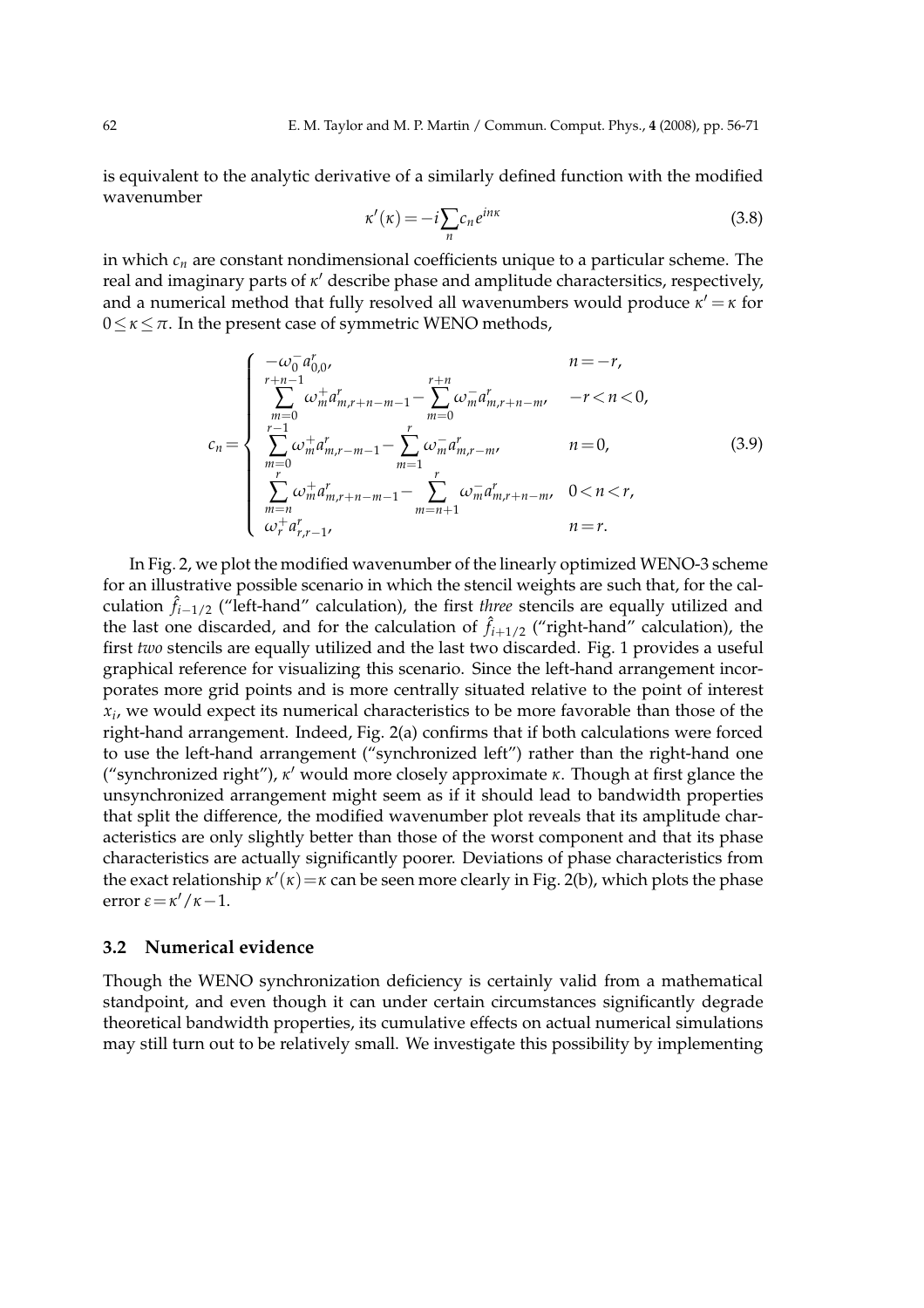

Figure 2: Bandwidth properties of the WENO-3 scheme when the "left-hand" calculation utilizes only the first three candidate stencils equally and the "right-hand" calculation utilizes only the first two equally. Open and filled symbols indicate phase and amplitude characteristics, respectively. (a) Modified wavenumber. (b) Modified wavenumber error.

a naive forcibly synchronized WENO (SWENO) method for the one-dimensional advection equation of Eq. (2.1). After obtaining the normalized stencil weights  $\omega_k$  according to Section 2, we set

$$
\langle \Omega_k \rangle = \frac{1}{2} \left( \omega_k^+ + \omega_k^- \right) \tag{3.10}
$$

and then normalize  $\langle \Omega_k \rangle$  to form the synchronized stencil weights  $\langle \omega_k \rangle$  that apply to calculations of both  $\hat{f}_{i+1/2}$  and  $\hat{f}_{i-1/2}$ .

The effects of synchronizing the linearly optimized WENO-4 scheme in this man-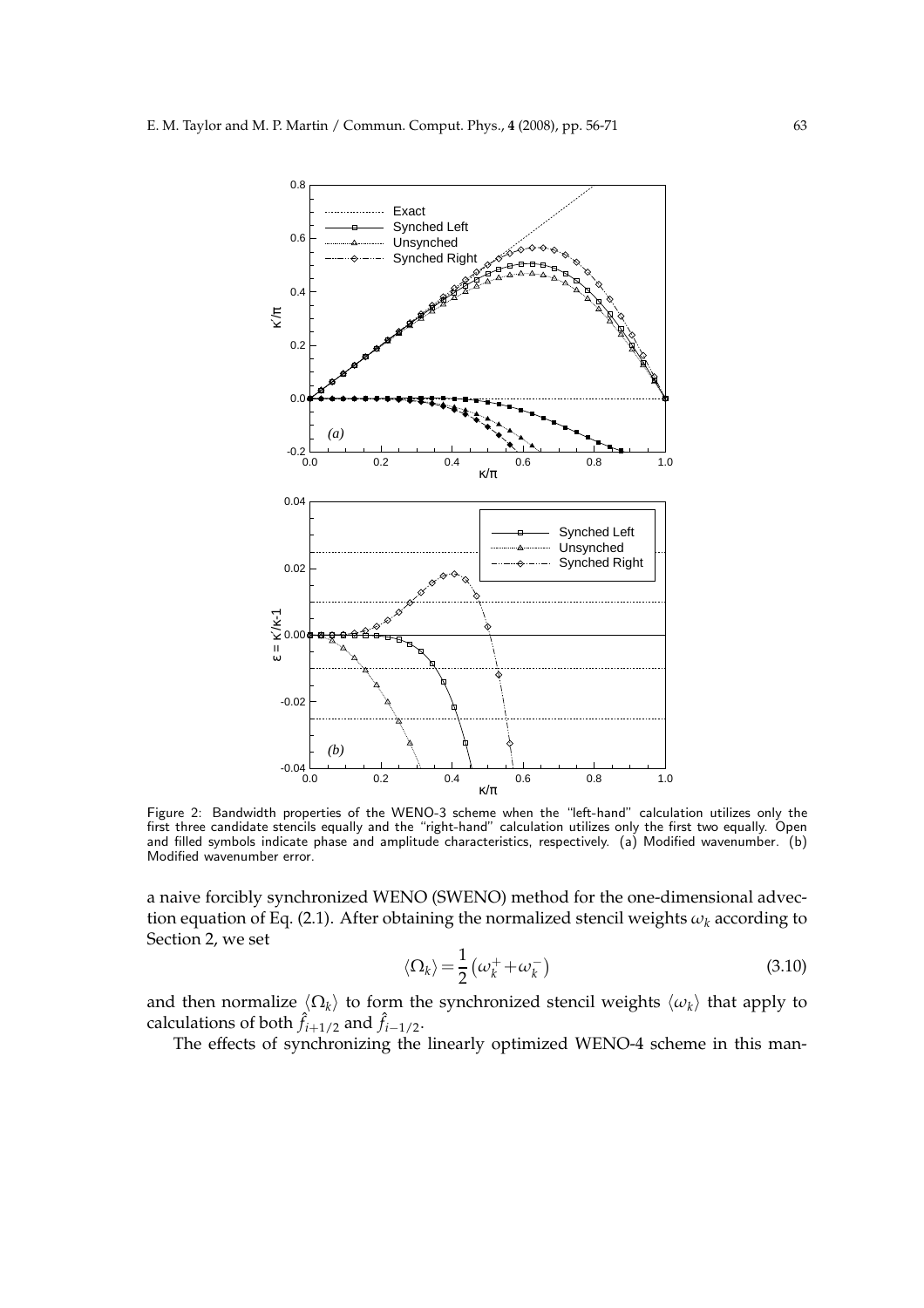

Figure 3: Linearly advected sinusoidal wave with seven points per wavelength as computed by the WENO-4 scheme, with and without adaptation, and the forcibly synchronized WENO-4 (SWENO-4) scheme after twenty wavelength-times. (a) Numerical and analytic solutions. (b) Nonlinearity index.

ner are presented in Fig. 3, which depicts a linearly advected sinusoidal wave with seven points per wavelength after time integration via a third-order-accurate Runge-Kutta scheme for twenty wavelength-times. For reference we include results from the baseline (unsynchronized) WENO-4 scheme both with and without stencil adaptation permitted. The solution profiles of Fig. 3(a) show that, while the fully adapting WENO-4 scheme causes notable dissipation, the SWENO-4 scheme maintains the proper wave shape nearly as faithfully as when adaptation is completely prohibited and the optimal stencil uniformly employed. In Fig. 3(b), we plot the nonlinearity index *NI*′ for each of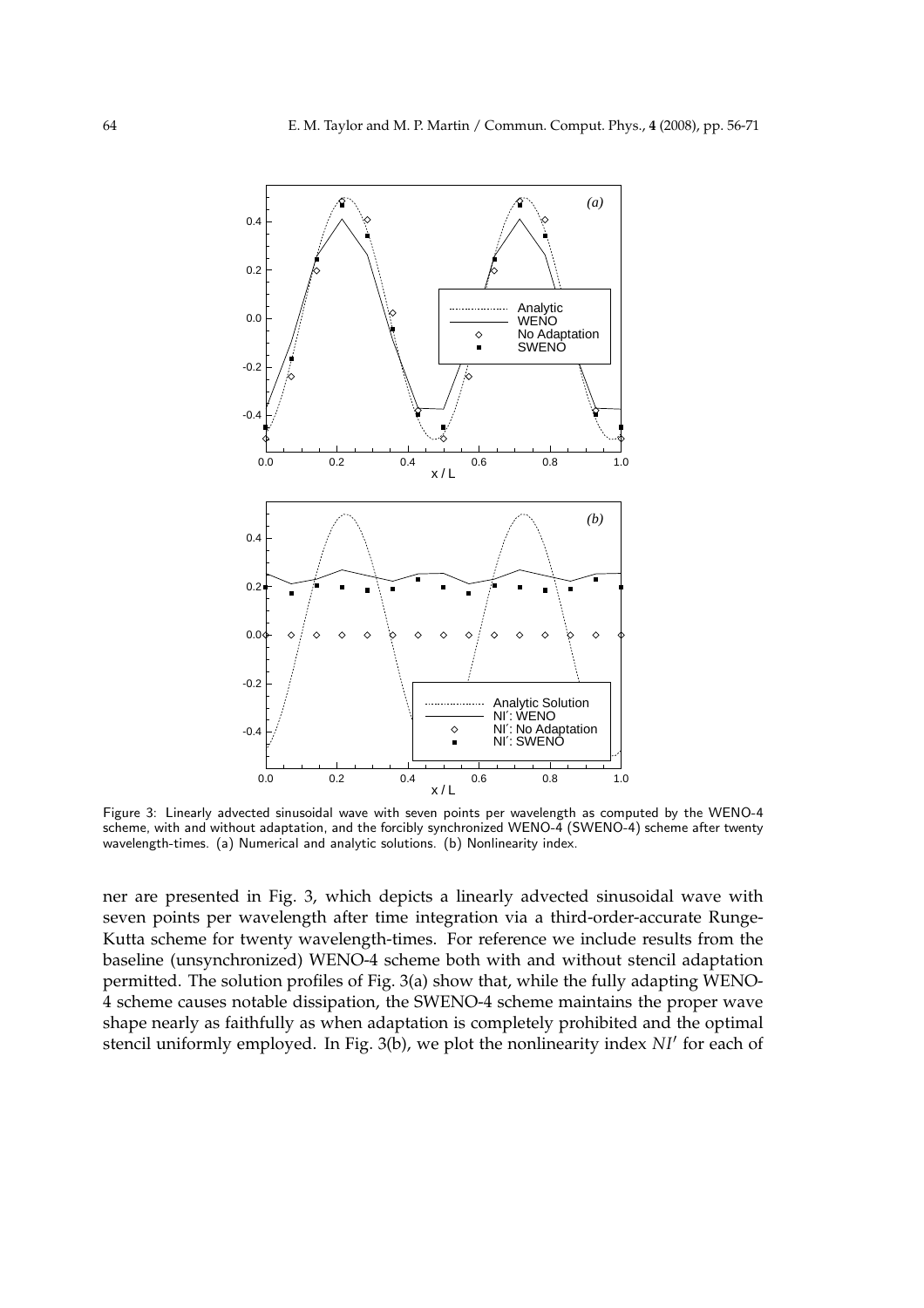these schemes to demonstrate that the improvement offered by the SWENO method is not due simply to closer conformance to the optimal stencil. The decrease in overall *NI*′ from the adaptation-permitted WENO-4 scheme to the adaptation-prohibited scheme far exceeds the decrease from the former to the SWENO-4 scheme, yet the SWENO-4 flow solution is almost equivalent to the adaptation-prohibited solution.

Attempting to extend the forcible synchronization technique of Eq. (3.10) to nonsmooth data exposes several serious problems concerning its application to immediate neighborhoods of strong discontinuities, but we will defer the full discussion of these until the following section. For now, we present additional numerical evidence with the understanding that synchronization is selectively suspended near discontinuities in a somewhat ad-hoc and overly conservative manner not intended for general use.



Figure 4: Initial and developed density profiles of the Shu-Osher problem as computed on 2048 grid points by the WENO-4 scheme.

The Shu-Osher problem [1] places smooth density fluctuations upstream of a moving shock front to probe the ability of a shock-capturing method to resolve discontinuities embedded within pseudoturbulence without damaging fine structures. In our simulations, the conditions at the right boundary are atmospheric with zero velocity, and the conditions at the left boundary are such that the shock between the two states has a relative incoming Mach number of three. Sinusoidal density fluctuations are imposed upstream of this shock (in a frame of reference moving with the shock wave) with wavelength  $\lambda = \frac{1}{8}L$  and excursions of  $\pm 0.2\rho_R$ , in which the subscript *R* indicates the right boundary. Initially, the shock is positioned at  $x/L = \lambda$ , and we evolve simulations in time via a third-order-accurate Runge-Kutta scheme until  $t = 0.21L/a_R$ . For reference, Fig. 4 displays converged density profiles for the initial and developed states as computed by the WENO-4 scheme on an excessively fine grid of 2048 points. Upon termination, an undisturbed portion of the original fluctuation field lies upstream of the main shock, im-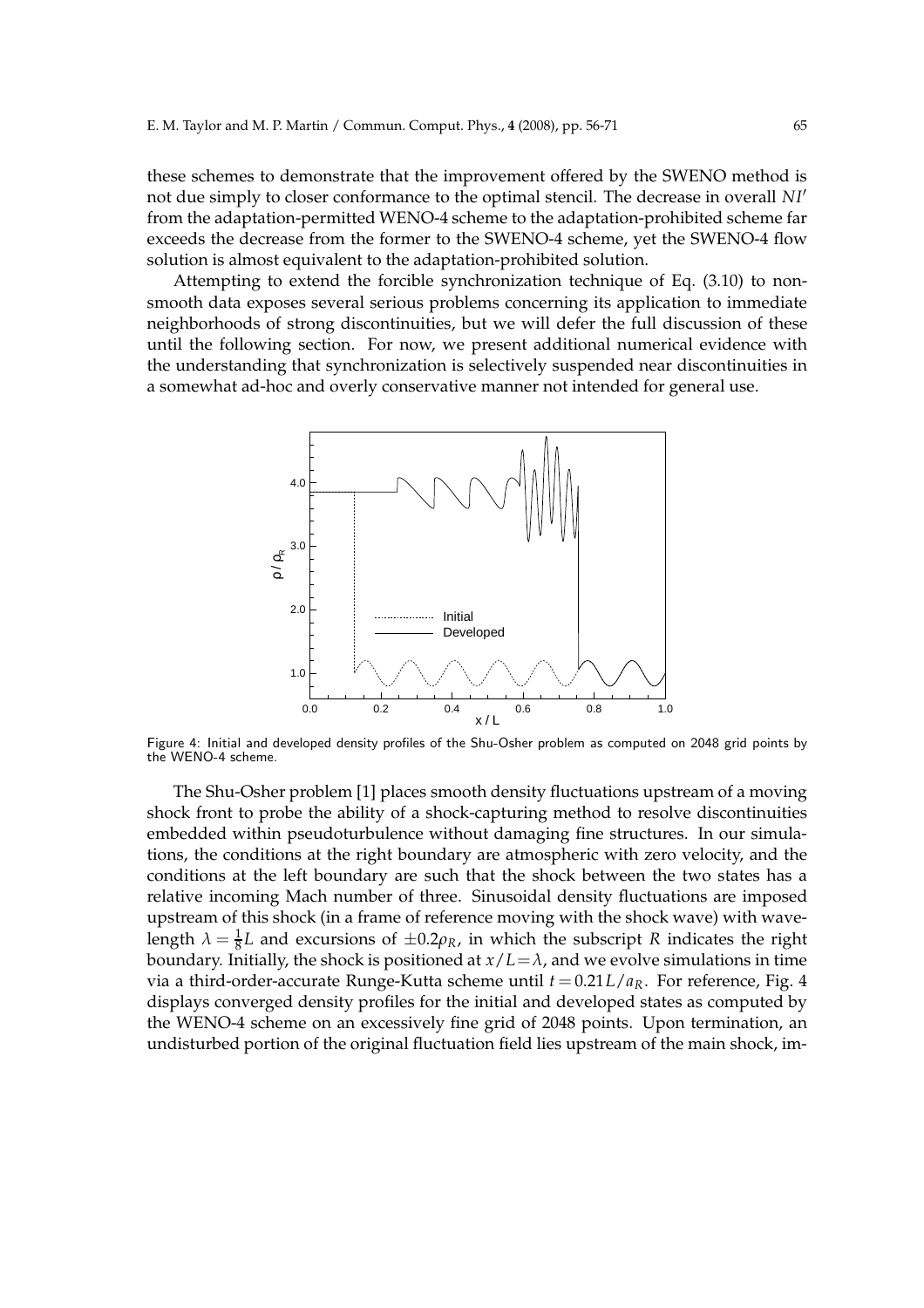

Figure 5: Flow profiles of the Shu-Osher problem as computed on 192 grid points by WENO-3 and forcibly synchronized WENO-3 (SWENO-3) schemes. (a) Density. (b) Nonlinearity index.

mediately downstream is a region of physically correct high-frequency fluctuations, and further downstream is a region of low-frequency fluctuations with interspersed shocklets.

In Fig. 5, we examine the effects of selectively suspended forcible synchronization on solutions to the Shu-Osher problem as computed by the linearly optimized WENO-3 scheme on 192 grid points. Fig. 5(a) shows that, at this resolution, the density profile of the baseline unsynchronized WENO scheme is sufficiently accurate everywhere except within the high-frequency region, where excessive numerical dissipation severely damages its accuracy. The SWENO scheme, on the other hand, captures these fluctuations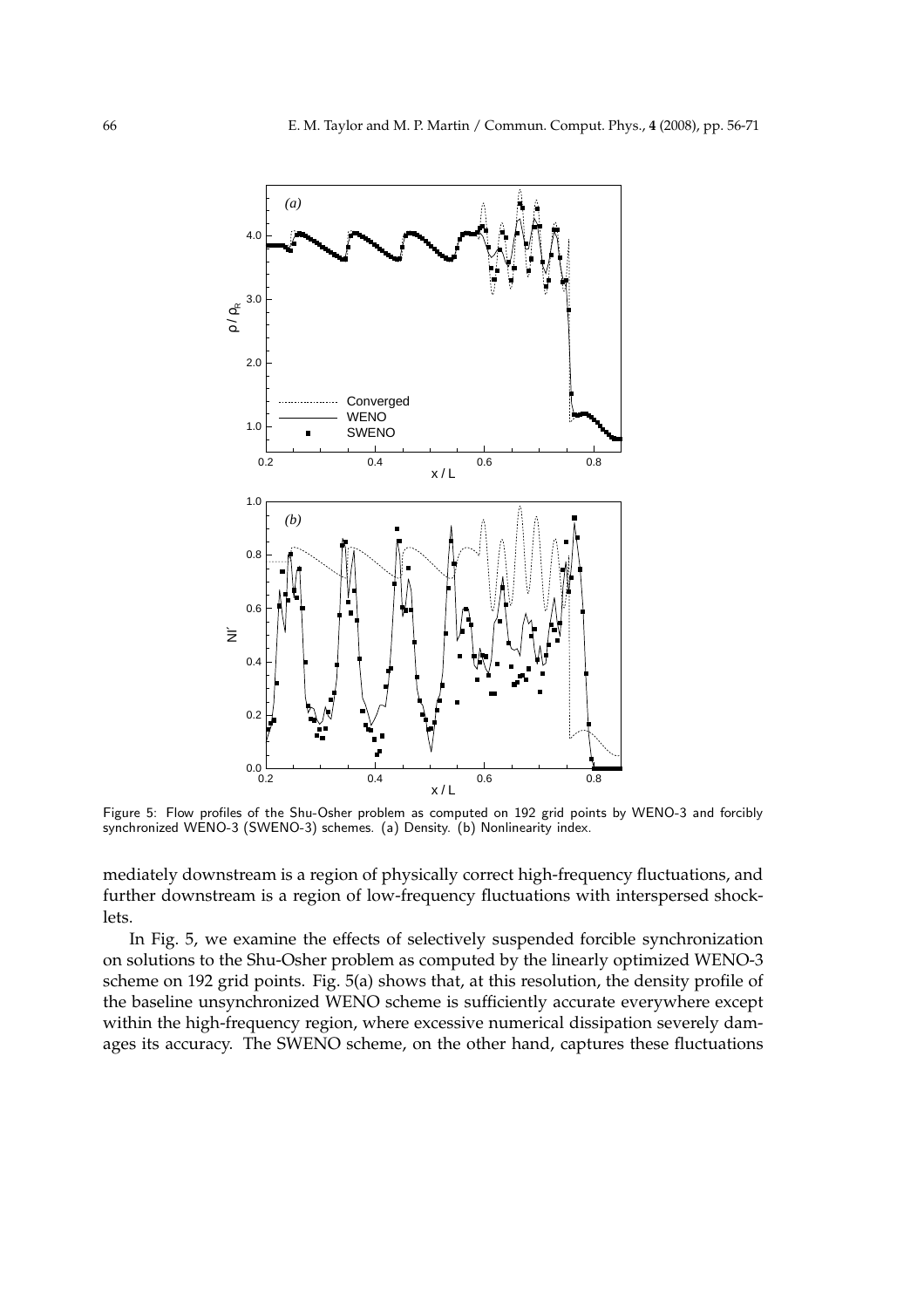significantly more faithfully, indicating that in this case the synchronization deficiency accounts for a large fraction of the excessive dissipation. Corresponding profiles of nonlinearity index *NI*′ are presented in Fig. 5(b), and their approximate equivalence between the WENO and SWENO schemes, especially near the edges of the high-frequency region, indicates that, as we observed in the previous case of the linearly advected sinusoidal wave, the benefits of forcible synchronization cannot be attributed simply to serendipitously closer conformance to the optimal stencil. A similar analysis of synchronized versus unsynchronized WENO-4 schemes yields results that are materially identical to these that were just presented for the WENO-3 schemes.

These exercises prove that the synchronization deficiency is not merely a mathematical curiosity; its consequences unquestionably contaminate the results of numerical simulations.

#### **3.3 Obstacles to correction**

As we noted previously, attempting to extend the forcible synchronization technique of Eq. (3.10) to non-smooth data exposes several serious problems concerning its application to immediate neighborhoods of strong discontinuities.

First, consider a linearly advected perfect shock located somewhere between points  $x_{i-1}$  and  $x_i$  as sketched for  $r = 3$  in Fig. 6. Without explicitly calculating the smoothness measurements  $IS_k$  and resulting weights  $\omega_k$ , we can still qualitatively determine that a candidate stencil receives small weight if it crosses the discontinuity and large weight otherwise. Also, recall that the fully downwinded stencil is never allowed to hold more weight than the least-weighted of the others. According to these principles, the bold stencils in the lower portion of Fig. 6 are those independently favored for calculating  $\hat{f}_{i\pm1/2}$ , and the two resulting stencil arrangements are clearly mutually exclusive. If  $\omega_k^\pm$ *k* are to be forcibly synchronized, some form of compromise is necessary; and any form of compromise under these circumstances will undermine the WENO shock-capturing mechanism.

Secondly, the form of the spatial derivative in Eq. (2.2) is not simply a matter of notational convenience. Across a shock located somewhere between points  $x_i$  and  $x_{i+1}$ , the flux leaving cell  $i = j$  to the right  $(\hat{f}_{i+1/2} = \hat{f}_{j+1/2})$  must precisely equal the flux entering cell  $i = j+1$  from the left  $(\hat{f}_{i-1/2} = \hat{f}_{j+1/2})$ ; otherwise, propagation of the shock front proceeds incorrectly. For the traditional WENO methodology, this proper flux behavior is guaranteed by the form of Eq. (2.2), coupled with the understanding that only  $\hat{f}_{i+1/2}$ is explicitly computed at each grid point. Forcible synchronization, however, demands full and separate calculations of both  $\hat{f}_{i\pm 1/2}$  in a manner that relies on local violation of the flux-conservation principle to effect any enhancement in bandwidth-resolving efficiency. That said, synchronization is not automatically a moribund concept because as the point of interest  $x_i$  moves away from the shock, the strictly conservative structure may be greatly relaxed, permitting finite-difference constructions that violate it, such as central Padé schemes [13], to be employed without consequence in smooth flow regions.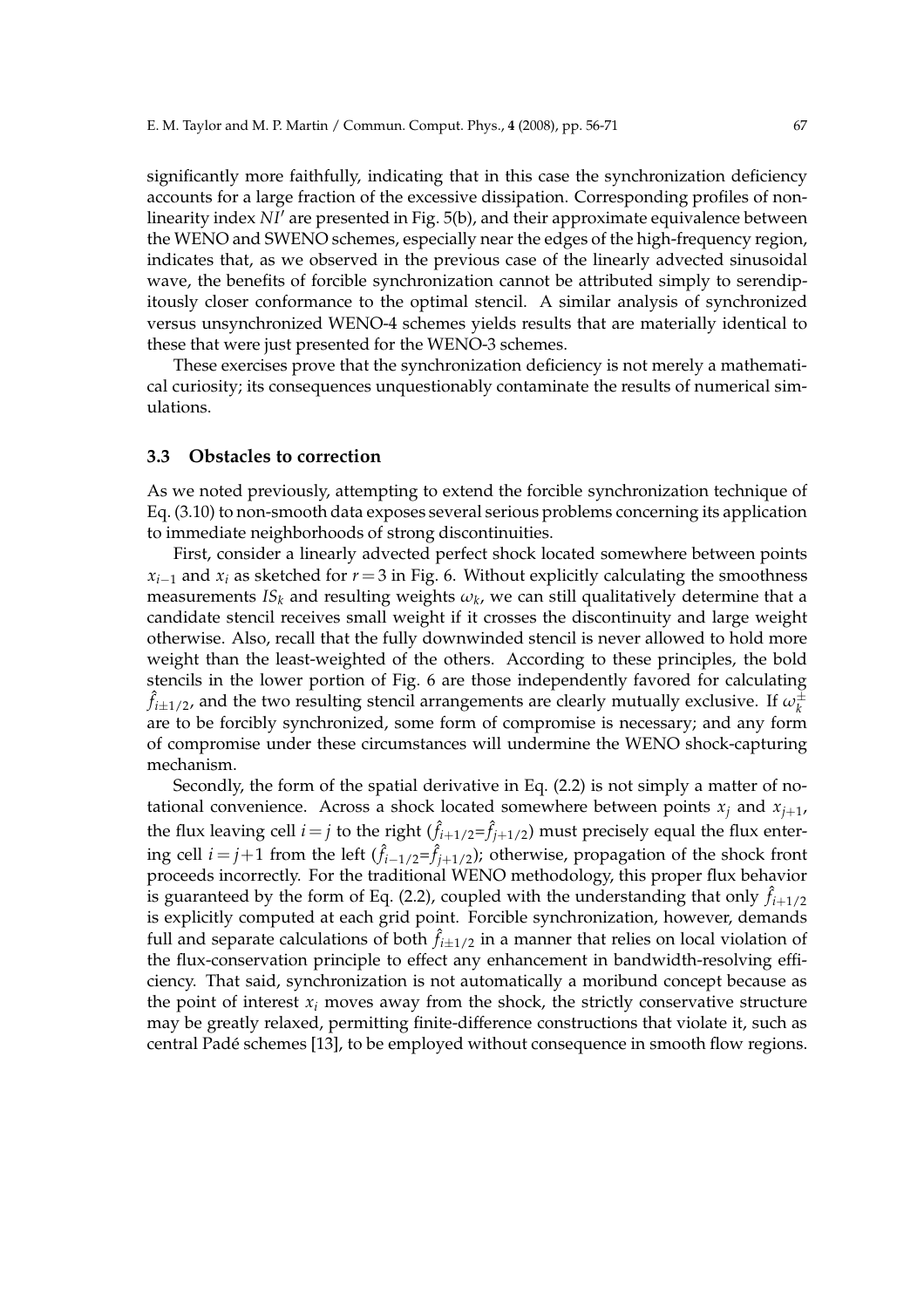

Figure 6: Symmetric WENO candidate stencils for approximating the dual numerical fluxes  $\hat{f}_{i\pm 1/2}^+$  when the number of points per candidate stencil is *r*=3 and a perfect shock is located somewhere between points *xi*−<sup>1</sup> and *x<sup>i</sup>* . Bold stencils are strongly weighted.

Thus, in order to preserve the robust shock-capturing capability of unsynchronized WENO methods, we are required by two distinct theoretical considerations to selectively suspend synchronization in the immediate vicinity (i.e. within approximately one grid spacing) of strong discontinuities. Though in theory significant improvement of WENO dissipation performance is still possible under this constraint alone, as demonstrated by the Shu-Osher problem exercise in the previous section, there remains an additional consideration that is practical in nature.

The final and most intractable obstacle to forcible synchronization, or more precisely the suspension of synchronization, is that the WENO smoothness measurement technique, as currently formulated, cannot be trusted to distinguish with sufficient fidelity the non-smooth regions in which precise flux conservation is necessary versus those in which it is not. As an illustration, in Fig. 7 we plot the profiles of WENO-3 and WENO-4 nonlinearity index *NI*′ that arise from a linearly advected shock wave with a numerical width between three and four grid spacings, which is typical of a well-captured shock. Immediately downstream and upstream of the shock front, high *NI*′ indicates a sufficient impediment to inappropriate synchronization, but within the shock front, where strict flux conservation is paramount, *NI*′ drops by almost half due to the illusion of smoothness imparted by numerical smearing. For the purpose of maintaining stability, such adaptation behavior is perfectly acceptable; it is disastrous, however, for the purpose of identifying contiguous shock regions in need of a conservative flux-differencing structure.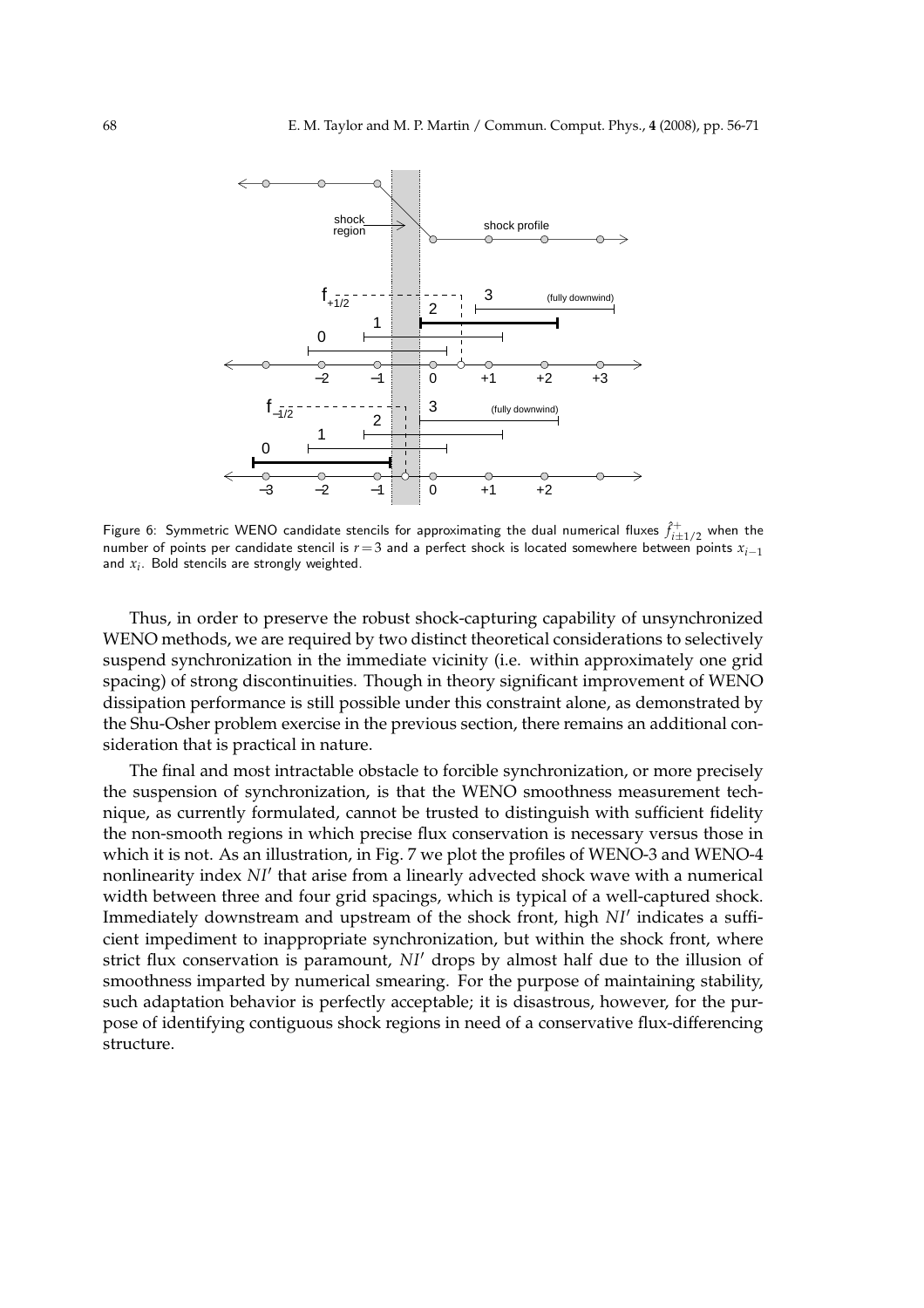

Figure 7: Profiles of WENO-3 and WENO-4 nonlinearity index NI' across a linearly advected shock wave with a numerical width between three and four grid spacings.

## **4 Conclusions**

When adaptation draws the final numerical stencil away from the optimal stencil, WENO methods exhibit a synchronization deficiency between left- and right-hand flux calculations that interferes with the expression of theoretically predicted numerical performance characteristics. For an illustrative hypothetical stencil arrangement scenario, the modified wavenumber curve of the unsynchronized combination reveals substantially poorer theoretical bandwidth-resolving efficiency than even the least favorable synchronized combination. Furthermore, in linear advection simulations of smooth oscillations and also Euler simulations of the Shu-Osher problem, forcible synchronization, of an admittedly makeshift nature, significantly enhances numerical accuracy in practice as well. Based on these findings, we expect the synchronization deficiency to account for a large fraction of excessive dissipation in general compressible turbulent flows.

Forcible synchronization cannot be applied in the immediate vicinity (i.e. within approximately one grid spacing) of a discontinuity because to do so would undermine the robust shock-capturing capability of the WENO methodology. This constraint is dictated by theoretical considerations and is inviolable, but a discontinuity located toward the edges of the optimal stencil, triggering necessary but overly dissipative adaptation, can be deemed outside the immediate vicinity and would therefore theoretically permit the numerical performance benefits of synchronization to be realized locally. Unfortunately, the existing WENO smoothness measurement technique poorly distinguishes between non-smooth regions that require a strictly conservative flux-differencing structure, which is broken by synchronization, and those that do not. Thus, in order to guarantee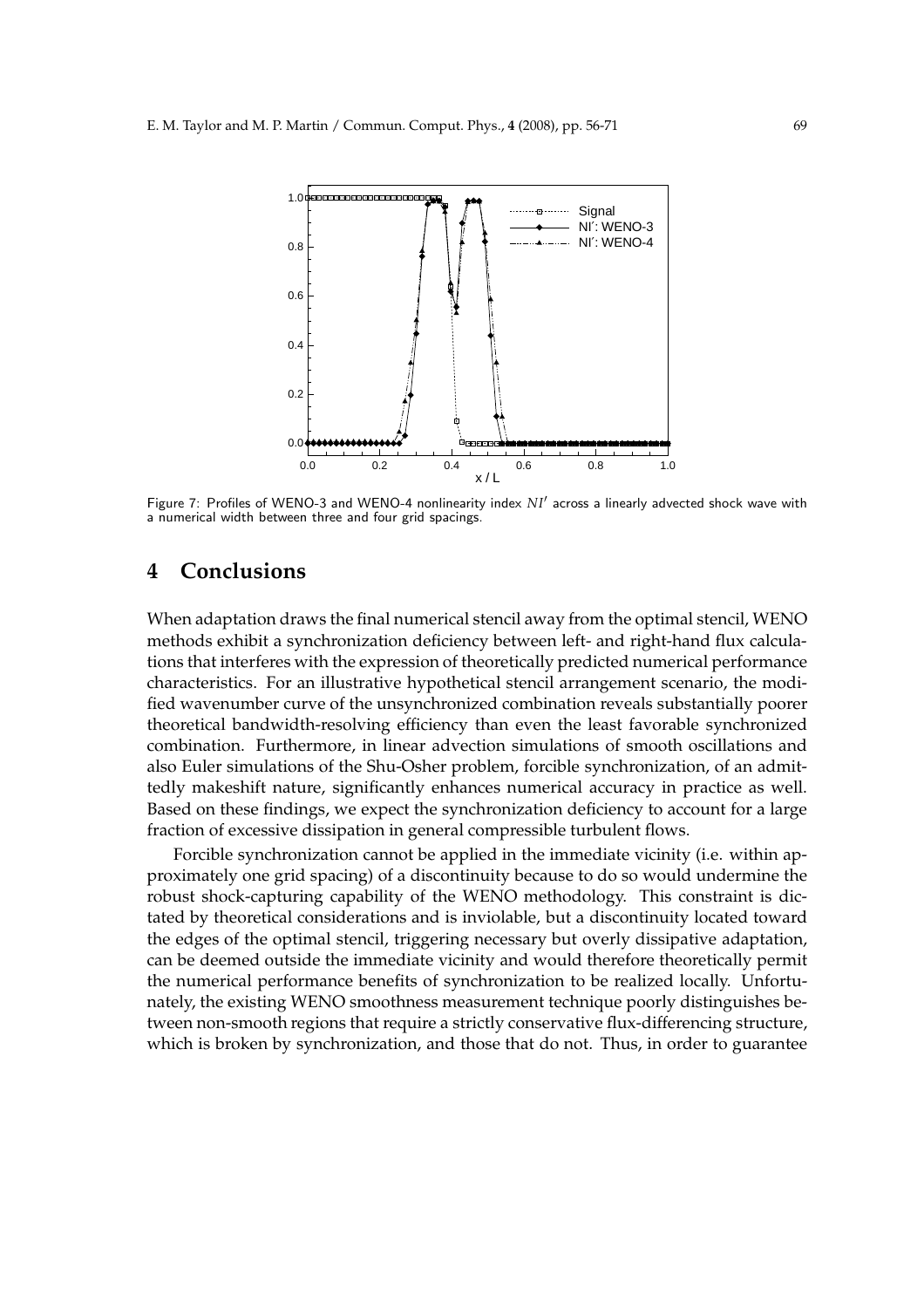proper shock propagation, implementations of forcible synchronization must either be exquisitely tailored for specific flow configurations and conditions or excessively conservative such that synchronization benefits become unacceptably diluted.

Because the demonstrated degradation in bandwidth properties imparted by the WENO synchronization deficiency will almost certainly overwhelm any opposing enhancement offered by small changes to the individual candidate stencil coefficients, we recommend against attempting to improve WENO performance through bandwidthoptimization of these coefficients, as was conducted by Wang and Chen [8] and Ponziani et al. [9]. Any gains produced by this approach should be miniscule and effected primarily through the increased bandwidth-resolving efficiency this may allow to the *linear* optimal stencil. The WENO smoothness measurement technique, on the other hand, has become an even more attractive investigative target than before. If the smoothness measurement could be made to more faithfully identify contiguous shock-spanning regions, then in addition to any direct advantages conferred upon unsynchronized WENO schemes, the opportunities for robust forcible synchronization could perhaps be expanded to the point of true usefulness.

## **Acknowledgments**

This work was sponsored by the National Science Foundation under Grant CTS-0238390. Computational resources were provided by the CRoCCo Laboratory at Princeton University.

#### **References**

- [1] C. W. Shu and S. Osher, Efficient implementation of essentially non-oscillatory shockcapturing schemes, II, J. Comput. Phys., 83(1) (1989), 32-78.
- [2] X. D. Liu, S. Osher and T. Chan, Weighted essentially non-oscillatory schemes, J. Comput. Phys., 115(1) (1994), 200-212.
- [3] G. S. Jiang and C. W. Shu, Efficient implementation of weighted ENO schemes, J. Comput. Phys., 126(1) (1996), 202-228.
- [4] E. Garnier, M. Mossi, P. Sagaut, P. Comte and M. Deville, On the use of shock-capturing schemes for large-eddy simulations, J. Comput. Phys., 153(1) (1999), 273-311.
- [5] V. G. Weirs and G. V. Candler, Optimization of weighted ENO schemes for DNS of compressible turbulence, Paper 1997-1940, American Institute of Aeronautics and Astronautics, 1997.
- [6] V. G. Weirs, A numerical method for the direct simulation of compressible turbulence, PhD thesis, University of Minnesota, December 1998.
- [7] M. P. Martín, E. M. Taylor, M. Wu and V. G. Weirs, A bandwidth-optimized WENO scheme for the effective direct numerical simulation of compressible turbulence, J. Comput. Phys., 220(1) (2006), 270-289.
- [8] Z. J. Wang and R. F. Chen, Optimized weighted essentially nonoscillatory schemes for linear waves with discontinuity, J. Comput. Phys., 174(1) (2001), 381-404.